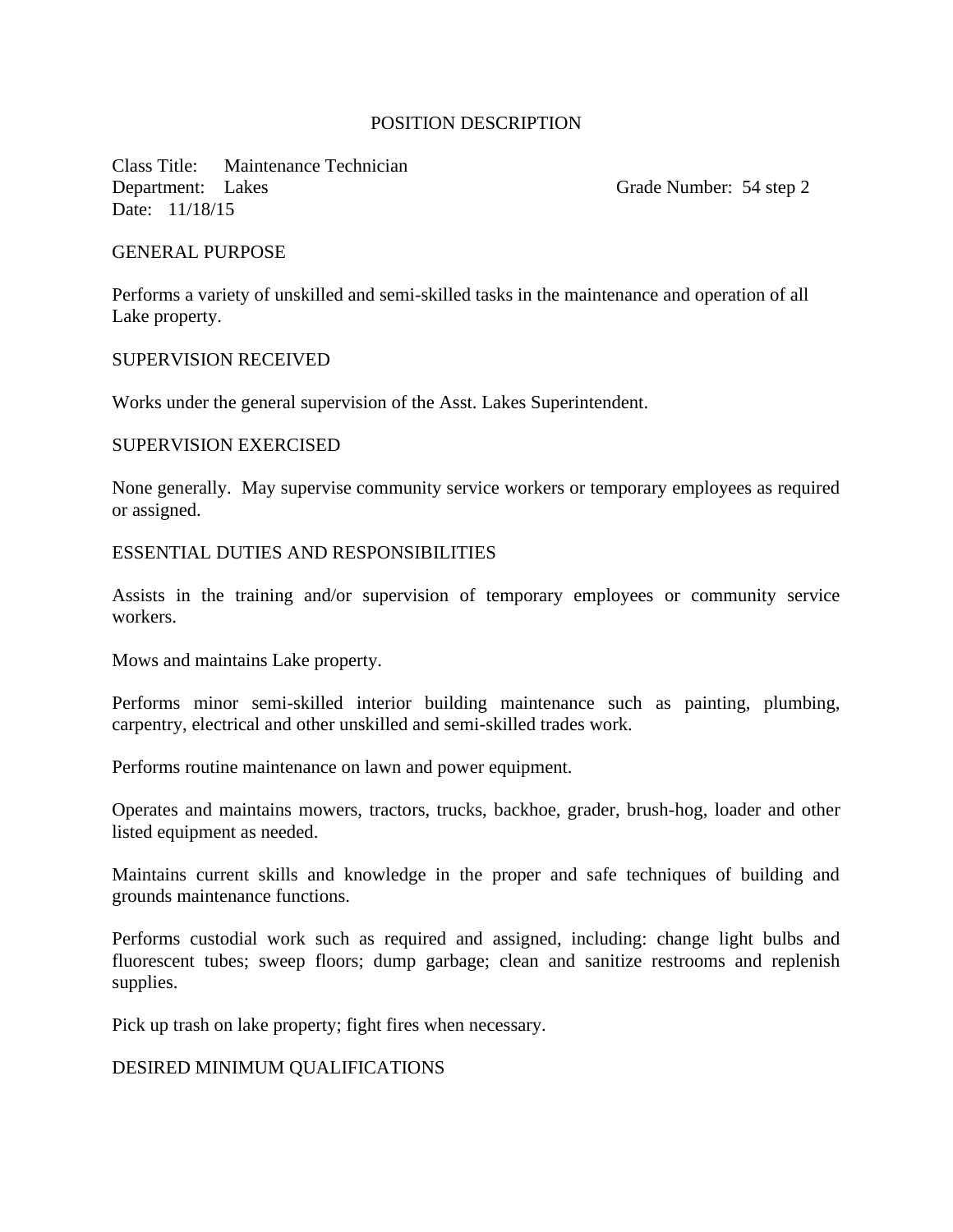Education and Experience:

(A) Graduate of high school or GED equivalent, and

(B) Any combination of education and experience which demonstrates the knowledge and experience to perform the work.

Necessary Knowledge, Skills and Abilities:

(A) Working knowledge of equipment, materials and supplies used in building and grounds maintenance; working knowledge of equipment and supplies used to do minor repairs; working knowledge of first aid and applicable safety precautions.

(B) Skill in the operation of listed tools and equipment.

(C) Ability to work independently and to complete daily activities according to work schedule; Ability to lift heavy objects, walk and stand for long periods of time, and to perform strenuous physical labor under adverse field conditions; Ability to communicate orally and in writing; Ability to use equipment and tools properly and safely; Ability to understand, follow, and transmit written and oral instructions; Ability to establish effective working relationships with employees, supervisors, and the public.

#### SPECIAL REQUIREMENTS

Valid Oklahoma State driver's license with a driving record acceptable to the City's insurance carrier.

# TOOLS AND EQUIPMENT USED

Pickup truck; lawn equipment including tractors, mowers, chain saw, edgers, weed trimmers, electric mowers, pumps, miscellaneous hand and power tools for carpentry, painting, plumbing and finishing work; janitorial equipment including mops and brooms; backhoe, grader, brushhog, loader.

#### PHYSICAL DEMANDS

The physical demands described here are representative of those that must be met by an employee to successfully perform the essential functions of this job. Reasonable accommodations may be made to enable individuals with ADA disabilities to perform the essential functions.

While performing the duties of this job, the employee is regularly required to reach with hands and arms. The employee frequently is required to stand; walk; and use hands to finger, handle, feel or operate objects, tools, or controls. The employee is occasionally required to sit; climb or balance; stoop, kneel, crouch, or crawl; and talk or hear.

The employee must frequently lift and/or move up to 50 pounds and occasionally lift and/or move more than 100 pounds. Specific vision abilities required by this job include close vision, distance vision, color vision, peripheral vision, depth perception, and the ability to adjust focus.